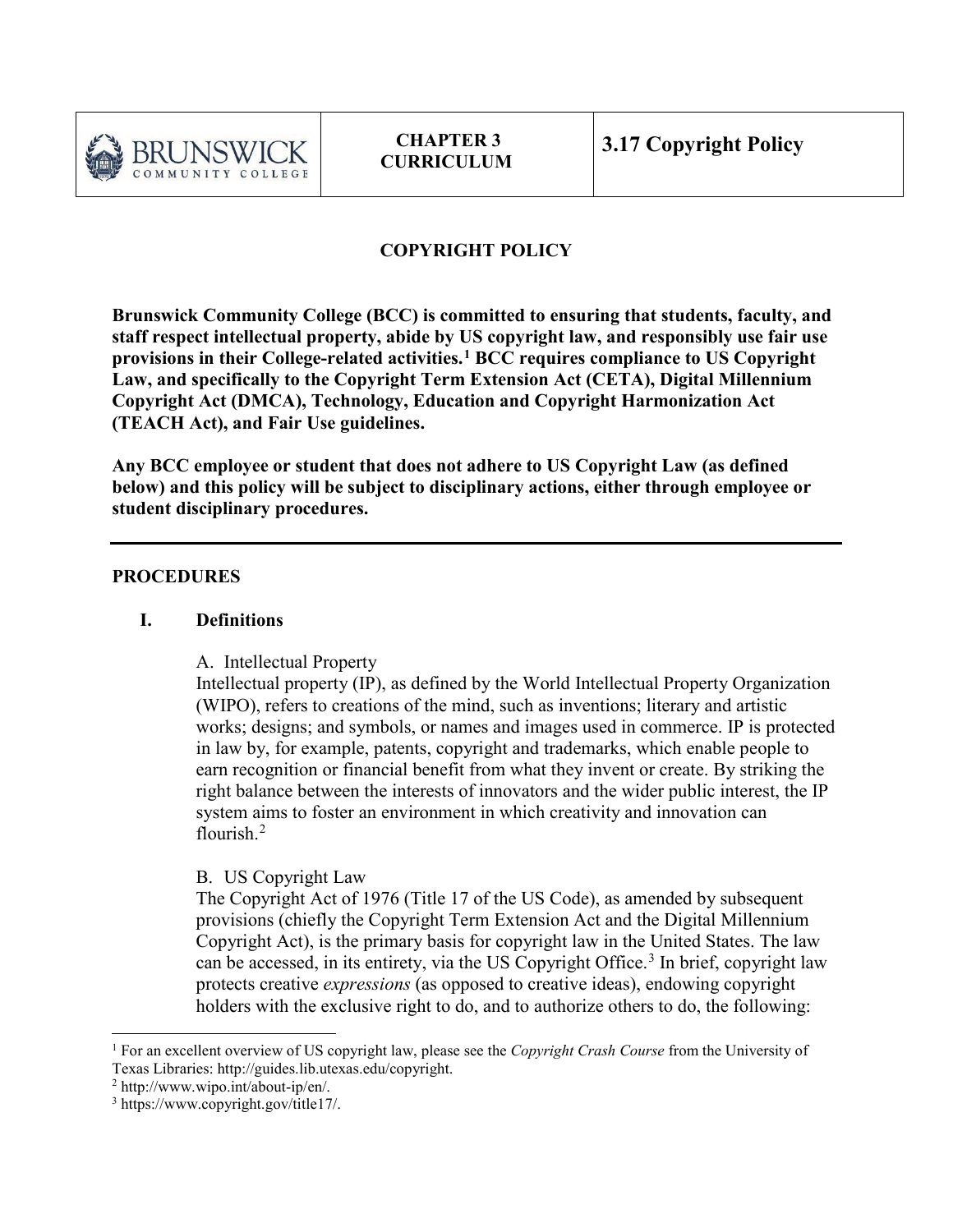- 1. Reproduce the work.
- 2. Prepare derivative works based on the work.
- 3. Distribute copies of the work to the public by sale or other transfer of ownership, such as by rental, lease or lending.
- 4. Perform the work publicly. This applies to literary, musical, dramatic and choreographic works, pantomimes, and motion pictures and other audiovisual works.
- 5. Display the copyrighted work publicly. This applies to literary, musical, dramatic, and choreographic works, pantomimes, and pictorial, graphic or sculptural works, including the individual images of a motion picture or other audiovisual work.

#### C. Copyright Term Extension Act

The Copyright Term Extension Act  $(CTEA)$ , also known as the Sonny [Bono](https://en.wikipedia.org/wiki/Sonny_Bono) Copyright Term Extension Act, the Sonny Bono Act, or the [Mickey](https://en.wikipedia.org/wiki/Mickey_Mouse)  [Mouse](https://en.wikipedia.org/wiki/Mickey_Mouse) Protection Act, was signed into law on October 27, 1998. It extends the length of copyright terms, as originally established in the Copyright Act of 1976, for works published after January 1, 1978, from the life of the author plus fifty years (seventyfive years for corporate authors) to the life of the author plus seventy years (one hundred twenty years for corporate authors or ninety-five years after publication, whichever occurs earlier)—thus further delaying works entering into the public domain.

#### D. Digital Millennium Copyright Act

The Digital Millennium Copyright Act (DMCA),<sup>[5](#page-1-1)</sup> signed into law on October 28, 1998, amends the Copyright Act of 1976 by generally criminalizing the production and/or use of technology designed to bypass copyright protection/control while limiting the liability of online service providers for copyright infringement perpetrated by users of their services. Exemptions to the  $DMCA<sup>6</sup>$  $DMCA<sup>6</sup>$  $DMCA<sup>6</sup>$ —allowing for circumvention of copyright protection/control in certain contexts and under prescribed conditions, including educational settings and personnel engaged in criticism or analysis—were introduced on October 28, 2015, by the Librarian of Congress, and will be in effect for a period of three years at which point the exemptions must expire or be renewed.

E. Technology, Education and Copyright Harmonization Act of 2001 The advent of online distance education posed a problem to existing copyright law, which was written with a bricks-and-mortar education system in mind. The Technology, Education and Copyright Harmonization Act of  $2001$ , also known as the TEACH Act, seeks to redress this situation, clarifying copyright considerations for distance education courses at accredited, nonprofit educational institutions within the United States.

 $\overline{a}$ 

<span id="page-1-0"></span><sup>4</sup> https://www.gpo.gov/fdsys/pkg/PLAW-105publ298/html/PLAW-105publ298.htm.

<span id="page-1-1"></span><sup>5</sup> https://www.gpo.gov/fdsys/pkg/PLAW-105publ304/pdf/PLAW-105publ304.pdf.

<span id="page-1-2"></span><sup>6</sup> https://copyright.gov/fedreg/2015/80fr65944.pdf.

<span id="page-1-3"></span><sup>7</sup> https://www.gpo.gov/fdsys/pkg/BILLS-107s487es/pdf/BILLS-107s487es.pdf.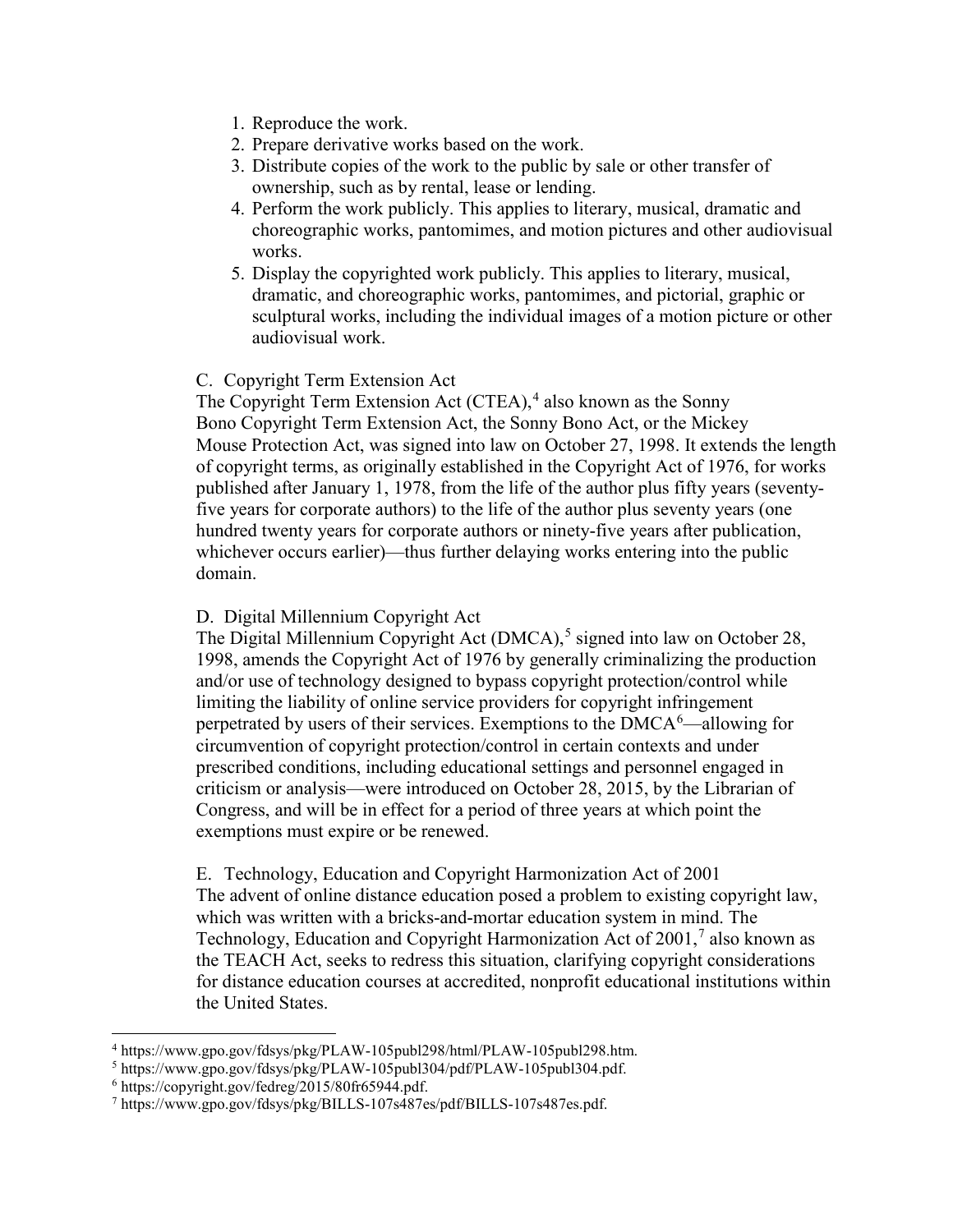### F. Fair Use

Fair use is a "legal doctrine that promotes freedom of expression by permitting the unlicensed use of copyright-protected works in certain circumstances."<sup>[8](#page-2-0)</sup> Fair use provisions to US copyright law thus encourage technological innovation and scholarly advancement by enabling consumers to use a reasonable amount of copyrighted material for certain purposes—namely "criticism, comment, news reporting, teaching, scholarship, and research"—without obtaining the consent of or providing payment to copyright holders.

### G. Creative Commons

Whenever possible, BCC students, faculty, and staff are encouraged to use open-access resources licensed by Creative Commons,<sup>[9](#page-2-1)</sup> a nonprofit that "develops, supports, and stewards legal and technical infrastructure that maximizes digital creativity, sharing, and innovation." Intellectual property protected by Creative Commons licenses is designed to be accessed, disseminated, and—in some cases transformed by end users needing to adapt material to specific purposes.

## F. Peer-to-Peer File Sharing

Peer-to-Peer (P2P) networking technology allows users to access media files (e.g. music, movies, games) and share those files using peer-to-peer networking sites.

## **II.** Copyright Act and Fair Use Parameters

- A. Section [10](#page-2-2)7 of the Copyright  $Act^{10}$  advocates the following four parameters when considering fair use eligibility:
	- 1. "Purpose and character of the use, including whether the use is of a commercial nature or is for nonprofit educational purposes."
		- a. Interpretation: "Transformative" use of copyrighted material—creating a new work using a reasonable amount of copyrighted work(s)—is preferred. Additionally, use of a reasonable amount of copyrighted material for educational purposes and not in a manner that results in substantial personal profit will generally be considered fair.
	- 2. "Nature of the copyrighted work."
		- a. Interpretation: It is safest to use a reasonable amount of nonfiction copyrighted material as opposed to fictional, which is considered to be more creative. Furthermore, unpublished works are the most protected material in US legal courts and should be used with an abundance of caution.
	- 3. "Amount and substantiality of the portion used in relation to the copyrighted work as a whole."

 $\overline{\phantom{a}}$ 

<span id="page-2-0"></span><sup>8</sup> https://www.copyright.gov/fair-use/more-info.html.

<span id="page-2-1"></span><sup>9</sup> [https://creativecommons.org/.](https://creativecommons.org/)

<span id="page-2-2"></span><sup>10</sup> https://www.copyright.gov/title17/92chap1.html#107.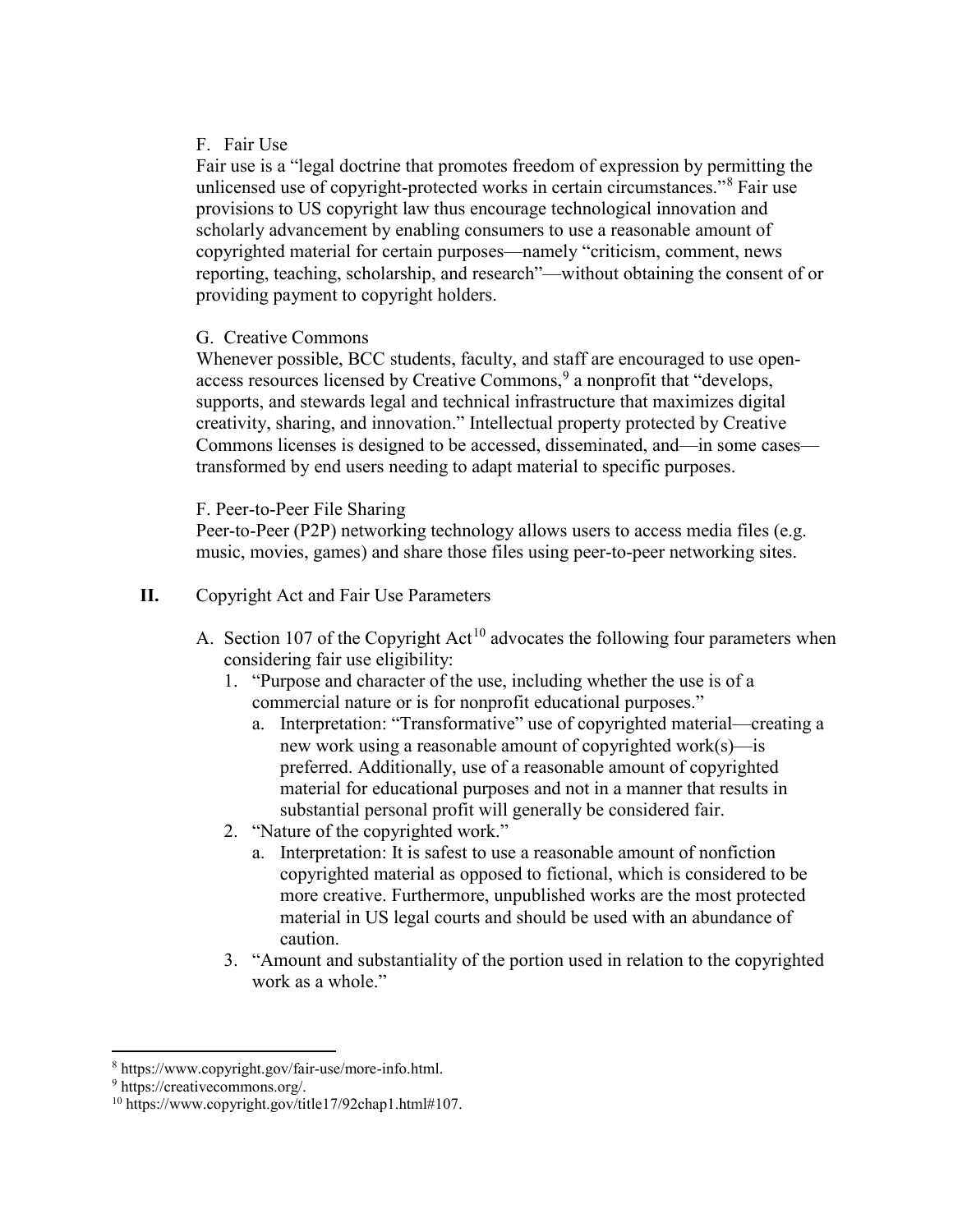- a. Interpretation: Use a reasonable amount of the copyrighted material only—a part of a whole—the smallest amount needed to accomplish a stated purpose.
- 4. "Effect of the use upon the potential market for or value of the copyrighted work."
	- a. Interpretation: If the use of copyrighted material infringes upon the existing or future market of the copyright holder (who retains exclusive rights to, among other things, "prepare derivative works"), then the project should be reconsidered or permission from the copyright holder should be sought.
- B. It is recommended that BCC students, faculty, and staff keep records of their fair use of copyrighted material using a document like a "Fair Use Checklist."[11](#page-3-0) The most common examples of fair use in an academic environment include:
	- 1. Making a photocopy/scan of *one* chapter (part) of a book (whole) that is owned by the library or personally.
	- 2. Placing a photocopy/scan of *one* chapter (part) of a book (whole), which is owned by the library or personally, on reserve for students in the library (or electronically via a password-protected learning management system like Moodle).
	- 3. Placing *one* article from a journal title that the library subscribes to (either in print or virtually via a database) on reserve for students in the library (or electronically via a password-protected learning management system like Moodle).
	- 4. Showing a film to a classroom of course-enrolled students, using a copy that is owned by the library or personally, provided the faculty member is present.
	- 5. Making clips from films, using a copy that is owned by the library or personally, and showing them during class to course-enrolled students (or loading them to a password-protected learning management system like Moodle).
	- 6. Directly quoting from a copyrighted work in a published or unpublished critical essay; while the courts have not established a standard amount that is fair to use, individual publishers may expect authors to adhere to their house style guidelines. $12$
	- 7. Using stills or publicity material from a film (or films) *within* a published or unpublished work that analyzes/criticizes/reviews the film(s).
	- 8. Linking or embedding links to other websites, provided that the material being linked to is an authorized (and not pirated or infringing copyright to begin with) version.

l <sup>11</sup> https://copyright.columbia.edu/content/dam/copyright/Precedent%20Docs/fairusechecklist.pdf.

<span id="page-3-1"></span><span id="page-3-0"></span> $12$  The University of Chicago Press notably provides very specific guidance to their prospective authors as to how much copyrighted material can be used fairly. See "IV. Quantitative Guidelines" on page eleven of the following document: http://www.press.uchicago.edu/Misc/Chicago/copy\_and\_perms.pdf. And, of course, the number of words from the copyrighted work used in relation to the total word count of the copyrighted work should be considered; for instance, a consumer would not want to use a fifteen-word quote from a twenty-word song.